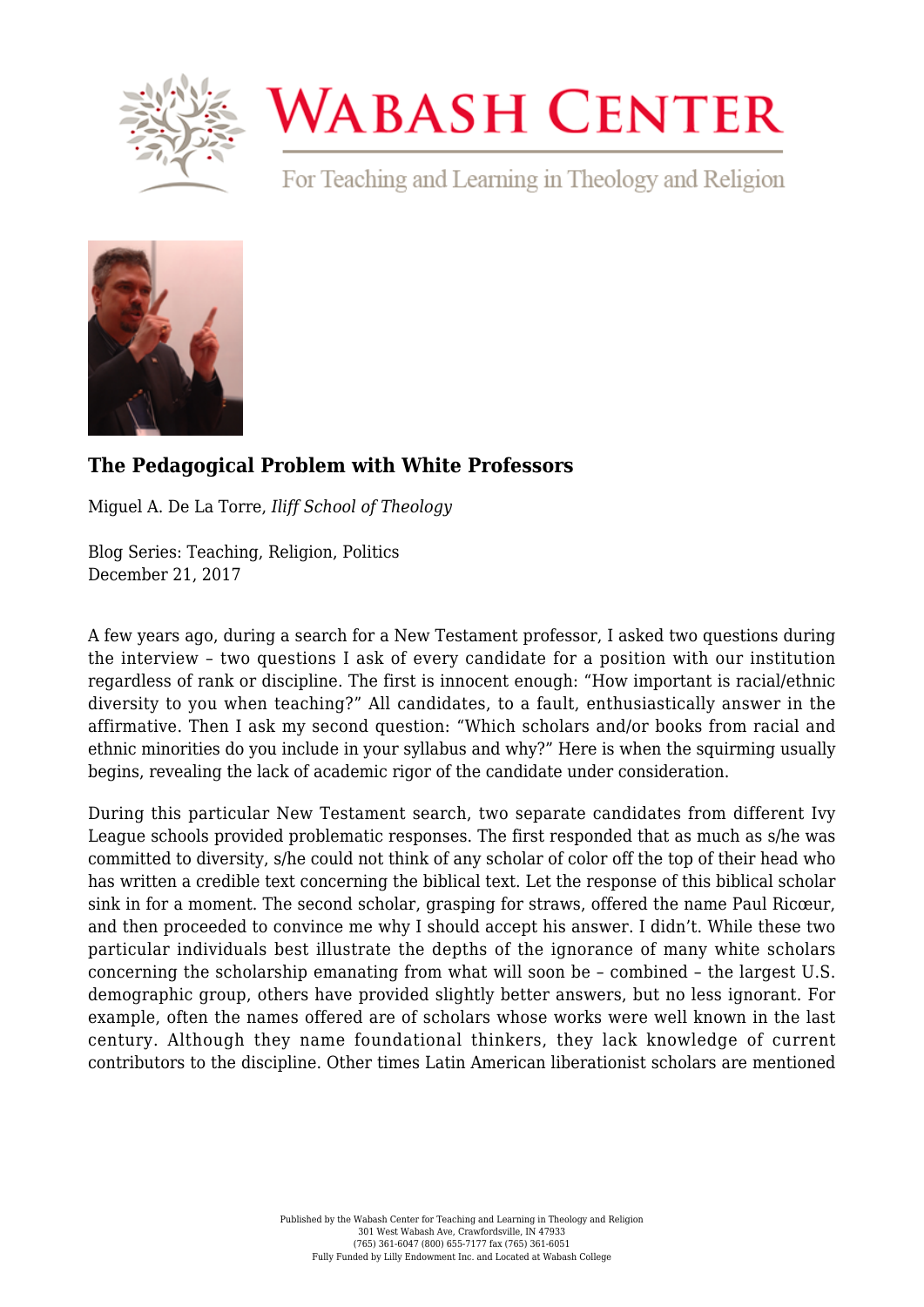as if they are representatives of the U.S. Latinx context. Or white women use the term *mujerista* as the Latinx equivalent to womanist revealing their total lack of knowledge concerning the rich feminist discourse occurring among Latinxs.

One's pedagogy, or scholarship for that matter, can never be cutting-edge if one is ignorant of all aspects of their discipline. As a Latino man, my teaching must not just include the thoughts and writings of eurocentric and Latinx scholars; but also those of Indigenous, Black, and Asian-American scholars, as well as Queer and Feminist voices. Not to be familiar with the contributions of all marginalized communities does a disservice to my scholarship, and more importantly, to the students in my classroom. Many white scholars fall short of academic rigor because they can succeed, be published, and thus paraded as the fattened calf due to the prevalent institutional racism which continues to support a white affirmative action which protects their job opportunities and current positions from better qualified and more knowledgeable scholars of color.

As a Latino going through my Ph.D. program, not only did I have to master Eurocentric thinkers, methodologies, and theories (as I should have), but I was expected to also be fluent with the thinkers, methodologies, and theories arising from my Latinx context. And yet, it was my white colleagues who were considered among the "brightest and the best" who lacked any requirement or need to read or know anything about my context - or any other marginalized context. How can anyone ever be considered knowledgeable with such a limited understanding of a sliver of their discipline? Part of the problem is that so many of the so-called top schools promote ignorance because they lack scholars of color, especially Latinx scholars. All you need to do is count how many core Latinx faculty are present on the faculty of the so-called Ivies to prove my point. You can count them on one hand, and maybe have a free finger leftover to give. Simply stated: If the faculty fails to represent the diversity of the population, then that school – even if it claims to be among the Ivies – lacks academic excellence and rigor – regardless of how large their endowments may be.

Of course, this institutionalized racism is not limited to the Ivies. Gaze upon your own religion department. How many Latinxs are among your core faculty? Our presence may be requested to demonstrate a politically correct diversity; nevertheless, our scholarship remains confined to our *barrios*. Latinx, who comprise the largest ethnic group in the United States, remain the least represented group of all full professors in the academy, usually relegated to the "instructor" or "lecturer" rank where we possess little if no voice on how the academic institution structures itself, or in influencing doctoral students. The voices of marginalized scholars must be prevented from fully participating in shaping the academic discipline. For if they were truly given a seat at the table, they might reveal that the discipline which has been upheld for the past centuries as universal is simply a privileged eurocentric method of theological contemplation which in reality is but a very limited form of the particular.

Students sitting in classrooms of white professors are often prevented from obtaining a cutting-edge education because of the strategies employed by so-called top schools, either consciously or unconsciously, in maintaining and sustaining eurocentric academic supremacy.